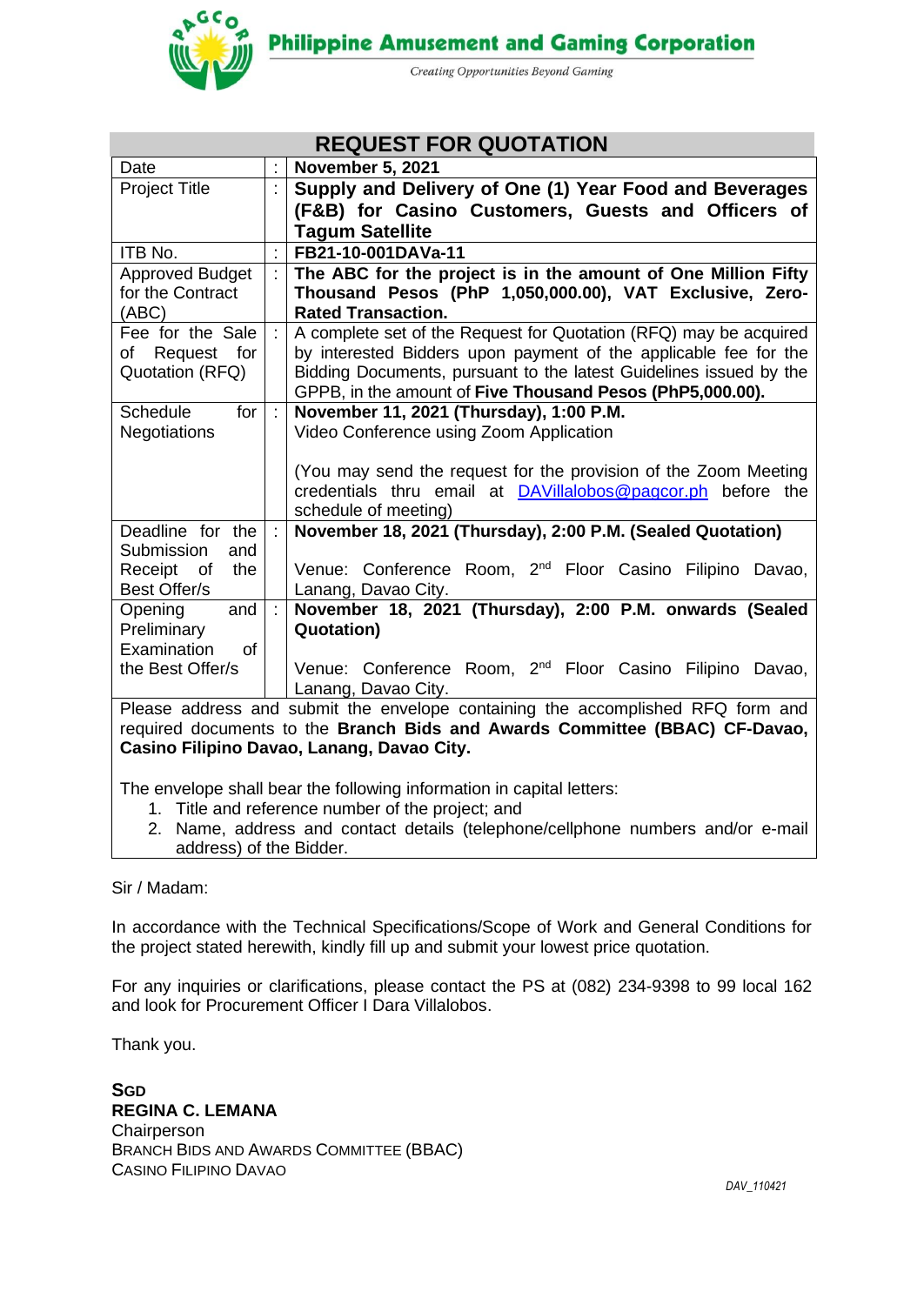Dear Ms. Lemana:

In accordance with your request, following is our quotation for your requirement:

# **I. TECHNICAL SPECIFICATIONS**

| <b>Item</b> | <b>Specification</b>                                                                                                                                                                                                                                                                                                                                                                                                                                                                                                                                                                                          | Bidders must state here<br>either "Comply" or "Not<br>Comply" against each of |
|-------------|---------------------------------------------------------------------------------------------------------------------------------------------------------------------------------------------------------------------------------------------------------------------------------------------------------------------------------------------------------------------------------------------------------------------------------------------------------------------------------------------------------------------------------------------------------------------------------------------------------------|-------------------------------------------------------------------------------|
|             |                                                                                                                                                                                                                                                                                                                                                                                                                                                                                                                                                                                                               | the individual parameters<br>of each Specification.                           |
|             | Contract period: One (1) year                                                                                                                                                                                                                                                                                                                                                                                                                                                                                                                                                                                 |                                                                               |
| Location:   | Casino Filipino Tagum Satellite, Penny Lane<br>Hotel and Casino, Apokon Rd., Tagum City                                                                                                                                                                                                                                                                                                                                                                                                                                                                                                                       |                                                                               |
|             | <b>SCOPE OF SERVICES</b>                                                                                                                                                                                                                                                                                                                                                                                                                                                                                                                                                                                      |                                                                               |
| $1_{\cdot}$ | The menu price shall be VAT-Exclusive and zero-<br>rated and shall already include all applicable fees and<br>charges.<br>14.1.                                                                                                                                                                                                                                                                                                                                                                                                                                                                               |                                                                               |
| 2.          | The SERVICE PROVIDER/ SUPPLIER shall extend to<br>PAGCOR a twenty percent (20%) discount for its<br>Services.<br>14.2.                                                                                                                                                                                                                                                                                                                                                                                                                                                                                        |                                                                               |
| 3.          | The SERVICE PROVIDER/ SUPPLIER shall not<br>amend the menu without the prior written consent of<br>PAGCOR. The prices herein agreed shall not be<br>subject to any increase or upward adjustment for any<br>reason or cause whatsoever for the duration of the<br>Contract.                                                                                                                                                                                                                                                                                                                                   |                                                                               |
| 4.          | The SERVICE PROVIDER/ SUPPLIER shall<br>be<br>responsible for the cleanliness and sanitation of the<br>F&B area.<br>14.3.                                                                                                                                                                                                                                                                                                                                                                                                                                                                                     |                                                                               |
| 5.          | The Service Provider/Supplier shall have sufficient<br>manpower to provide the Services and shall own,<br>legally possess and/or have access to<br>all the<br>necessary kitchen and restaurant supplies, utensils,<br>equipment necessary for the delivery of the Service,<br>such as, but not limited to:<br>14.4.<br>i. Spoons, forks, knives and chopping boards;<br>ii. Plates, glasses, cups and saucers;<br>iii. Various cookwares;<br>iv. Various tablecloths and napkins;<br>v. Stoves, ovens, microwave ovens, and<br>vi. Spices and clean containers for the different food<br>ingredients<br>14.5. |                                                                               |
| 6.          | The SERVICE PROVIDER/ SUPPLIER utensils shall                                                                                                                                                                                                                                                                                                                                                                                                                                                                                                                                                                 |                                                                               |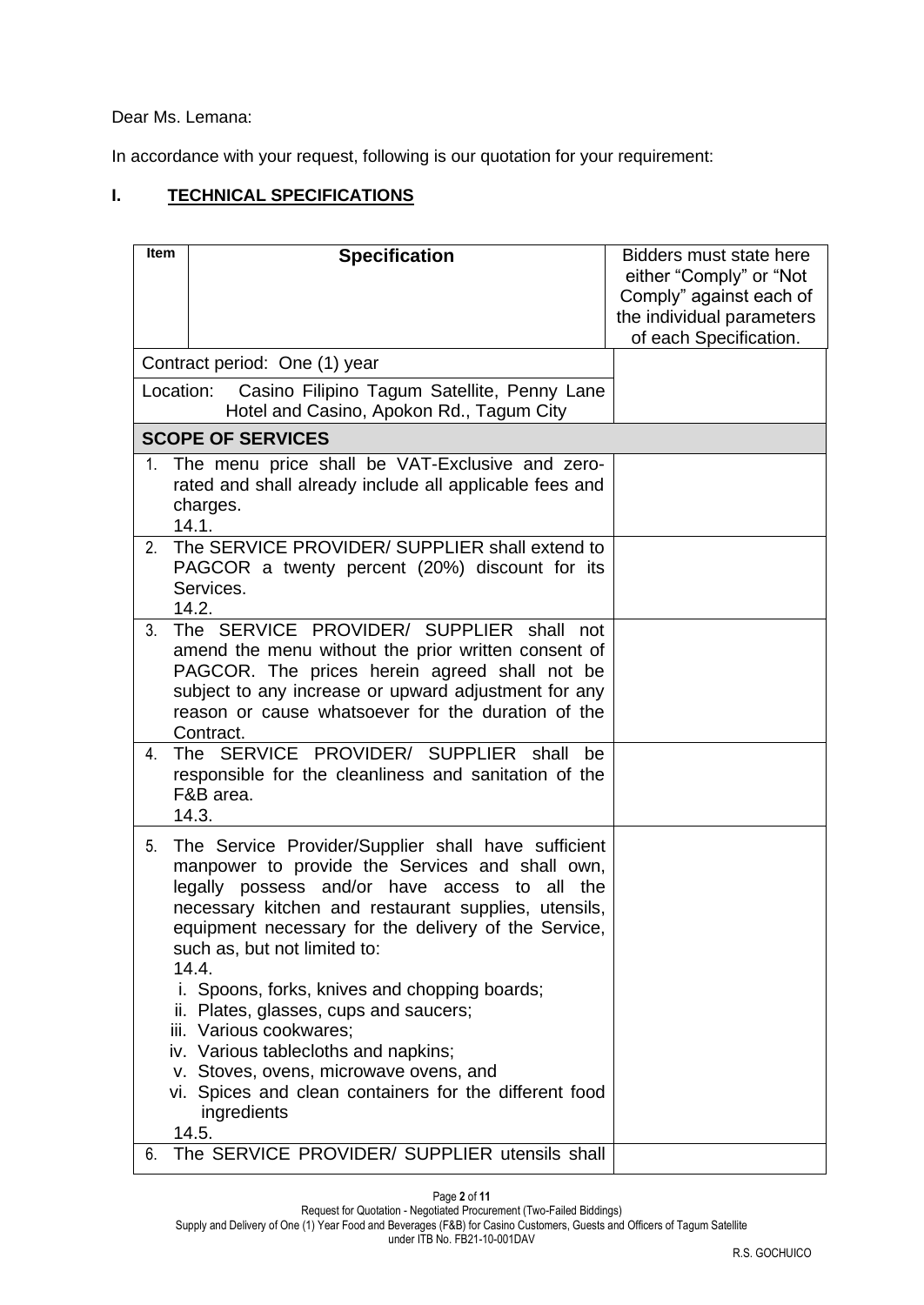| be sterilized, kept clean and dried properly.                                                                                                                                                                                                                                                                                                                                                                            |  |
|--------------------------------------------------------------------------------------------------------------------------------------------------------------------------------------------------------------------------------------------------------------------------------------------------------------------------------------------------------------------------------------------------------------------------|--|
| 7. The SERVICE PROVIDER/ SUPPLIER shall provide<br>the Services twenty four (24) hours a day, seven (7)<br>days a week or in accordance with the operations of<br>the casino satellite.                                                                                                                                                                                                                                  |  |
| The goods and services provided by the SERVICE<br>8.<br>PROVIDER/ SUPPLIER shall comply with PAGCOR's<br>standards and shall always take into consideration the<br>special preferences of PAGCOR, its customers /<br>clientele and / or guests.                                                                                                                                                                          |  |
| The SERVICE PROVIDER/ SUPPLIER shall ensure<br>9.<br>that its personnel are always<br>well-mannered,<br>courteous, polite, efficient and<br>shall<br>conduct<br>themselves, at all times, in a professional manner<br>towards PAGCOR, its directors, officers, agents,<br>customers and guests.<br>14.6.                                                                                                                 |  |
| 10. The SERVICE PROVIDER/ SUPPLIER personnel<br>shall secure from the responsible government agency<br>a health / sanitary permit / clearance and submit the<br>same to PAGCOR. The CONTRACTOR shall not field<br>any of its personnel without the requisite government<br>health / sanitary permit / clearance.<br>14.7.                                                                                                |  |
| 11. The SERVICE PROVIDER/ SUPPLIER shall ensure<br>that its personnel exercise good personal hygiene,<br>particularly, but not limited to:<br>14.8.<br>• Regular and proper hand washing;<br>• Clean and well trimmed fingernails without nail<br>polish;<br>. Hair should be neat and tidy. All personnel shall<br>wear a headdress / hair net; and<br>• Personnel with wounds / sores shall not be allowed<br>to work. |  |
| 12. The SERVICE PROVIDER/ SUPPLIER personnel<br>shall, at all times, wear their prescribed uniform<br>including, but not limited to, aprons, headdress /<br>haircaps / hairnet and gloves, which shall be provided<br>by the CONTRACTOR.<br>14.9.                                                                                                                                                                        |  |
| 13. PAGCOR may require the replacement of any of the<br>CONTRACTOR's personnel who is not performing<br>his/her duties and responsibilities to PAGCOR's<br>satisfaction. The CONTRACTOR shall not unilaterally<br>pull out any of its personnel without the conformity of<br>PAGCOR.<br>14.10.                                                                                                                           |  |
| <b>QUALIFICATIONS</b>                                                                                                                                                                                                                                                                                                                                                                                                    |  |
| $\left( \begin{matrix} 1 \end{matrix} \right)$<br>The establishment should be located within Building                                                                                                                                                                                                                                                                                                                    |  |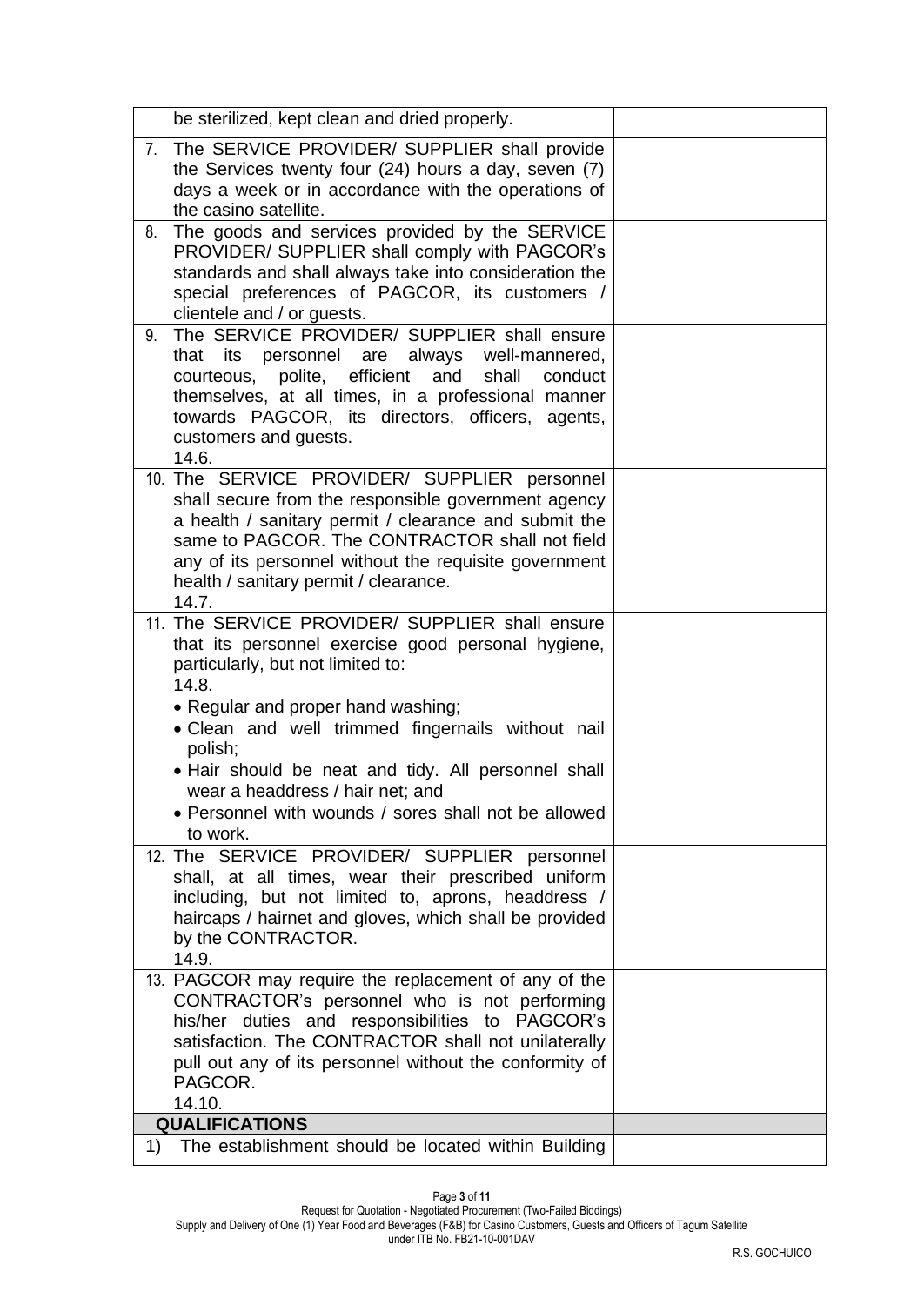|          | Premises but outside of PAGCOR leased areas.                                                                                                                                                                                                                                                                                                                                                                                                                 |  |
|----------|--------------------------------------------------------------------------------------------------------------------------------------------------------------------------------------------------------------------------------------------------------------------------------------------------------------------------------------------------------------------------------------------------------------------------------------------------------------|--|
| 2)       | The Service Provider/Supplier shall accommodate<br>requests for meals for PAGCOR's special events or<br>meeting held within and beyond Concessionaire's<br>operating hours.                                                                                                                                                                                                                                                                                  |  |
| 3)       | The restaurant of the service provider/supplier should<br>be able to serve various local/native and international<br>cuisines to cater to different types of nationalities and<br>food preferences.                                                                                                                                                                                                                                                          |  |
| 4)       | The Service Provider shall promptly serve / comply all<br>food orders within 15 minutes upon placing of order;                                                                                                                                                                                                                                                                                                                                               |  |
| 5)       | The Service Provider / Supplier shall provide the<br>goods/services duly approved by PAGCOR or as<br>stated in the bidding documents and Service<br>Contract.                                                                                                                                                                                                                                                                                                |  |
| 6)       | Provide a credit facility for all officials/authorized<br>PAGCOR F&B Services up to PhP300,000 payable<br>within 30 working days from the date of order.                                                                                                                                                                                                                                                                                                     |  |
|          | <b>FOOD HANDLING</b>                                                                                                                                                                                                                                                                                                                                                                                                                                         |  |
| 1)       | Maintain the cleanliness and sanitation of their<br>respective premise, equipment and utensils, most<br>especially on all related permits for the establishment<br>and its manpower component.                                                                                                                                                                                                                                                               |  |
| 2)       | Ensure that the quality of food, either raw<br>or<br>processed, complies with all sanitation standards.                                                                                                                                                                                                                                                                                                                                                      |  |
| 3)       | Ensure utmost cleanliness and proper hygiene in the<br>preparation, handling and serving of food.                                                                                                                                                                                                                                                                                                                                                            |  |
| 4)       | Spoiled food must be replaced immediately by the<br>Service Provider.                                                                                                                                                                                                                                                                                                                                                                                        |  |
| 5)       | For security reasons, fork, knife and other similar<br>utensils must not be served in the gaming / slot<br>machine area.                                                                                                                                                                                                                                                                                                                                     |  |
| 6)       | Meals for dinner/lunch/breakfast must not be served<br>in the gaming/slot machine area. A suitable location<br>for dining (with tables and chairs) shall be designated<br>for this purpose.                                                                                                                                                                                                                                                                  |  |
| 7)<br>e) | Provide the basic requirements and other supplies<br>necessary for on-site F&B services such as, but not<br>limited to:<br>Manpower complement<br>a.<br>Cooking equipment<br>b.<br>Cooking utensils<br>C.<br>Liquefied Petroleum Gas or equivalent<br>d.<br>Movable serving racks<br>e.<br>f.<br>Serving trays<br>Food warmer, coffee maker<br>g.<br>Utensil steamer<br>h.<br>i.<br><b>Chafing Dish</b><br>Ensure that all personnel under the employ of the |  |
|          |                                                                                                                                                                                                                                                                                                                                                                                                                                                              |  |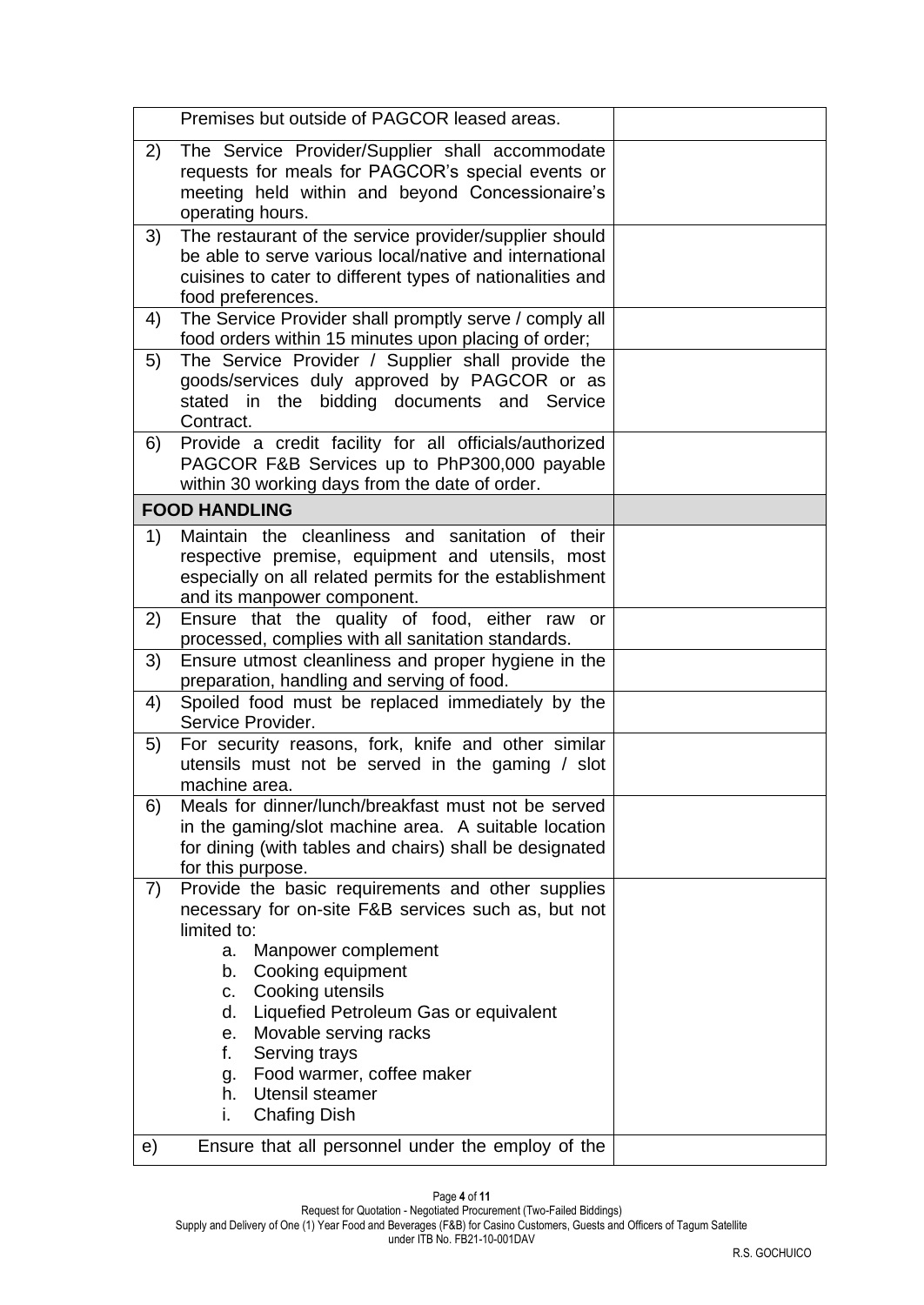| Concessionaire must wear the following:<br>* Identification Card issued by PAGCOR                                                                                                                                                      |  |
|----------------------------------------------------------------------------------------------------------------------------------------------------------------------------------------------------------------------------------------|--|
| $*$ Proper uniform at all times                                                                                                                                                                                                        |  |
| $*$ Appropriate footwear (e.g. closed<br>leather<br>shoes)                                                                                                                                                                             |  |
| <b>SPECIAL FOOD REQUIREMENTS (MENU CYCLE)</b>                                                                                                                                                                                          |  |
| 1. The meals and/or beverages being offered by the<br>Service Provider/Supplier to the customers/guests<br>and contained in the menu should be mutually agreed<br>upon by PAGCOR and the Service Provider/Supplier.                    |  |
| 2. All goods /services to be offered must be of highest<br>quality and in accordance with PAGCOR's standards,<br>taking into consideration further the standards and<br>preferences of PAGCOR's customers/clientele and/or<br>guests.  |  |
| 3. The menu should consist of varied selections from<br>vegetables, fruits, pork, beef, chicken, fish and<br>seafood.                                                                                                                  |  |
| 4. The menu should also include various desserts like<br>fresh fruits and salads.                                                                                                                                                      |  |
| 5. The menu should include various hot and/or cold<br>beverages whether in glass, bottle or in cans, such<br>as, sodas, juice drinks, wines and/or mineral water.                                                                      |  |
| 6. The menu should offer meals prepared in different<br>flavors and methods of cooking, e.g. broiled, steamed,<br>baked, grilled, sautéed and/or fried.                                                                                |  |
| <b>ACTUAL FOOD DELIVERY</b>                                                                                                                                                                                                            |  |
| 1. Hot food should be served hot and cold food should be<br>served cold.                                                                                                                                                               |  |
| 2. Avoid food contamination and/or food poisoning.                                                                                                                                                                                     |  |
| 3. Food arrangement should be attractive and garnished.                                                                                                                                                                                |  |
| and<br>consistency should be<br>observed<br>4. Texture<br>accordingly.                                                                                                                                                                 |  |
| <b>ADDITIONAL REQUIREMENTS</b>                                                                                                                                                                                                         |  |
| Bidder must submit a Latest Menu with Price List                                                                                                                                                                                       |  |
| Payment shall be based on actual<br>billing<br>and<br>consumption and shall not exceed the total contract<br>price.                                                                                                                    |  |
| The unit cost per meal shall be based on the unit cost<br>reflected in the menu/price list as mutually agreed upon<br>by both parties. Service Provider/Supplier should attach<br>the latest menu/price list as part of the submittal. |  |
| Winning bidder shall be subject for ocular inspection of<br>the restaurant.                                                                                                                                                            |  |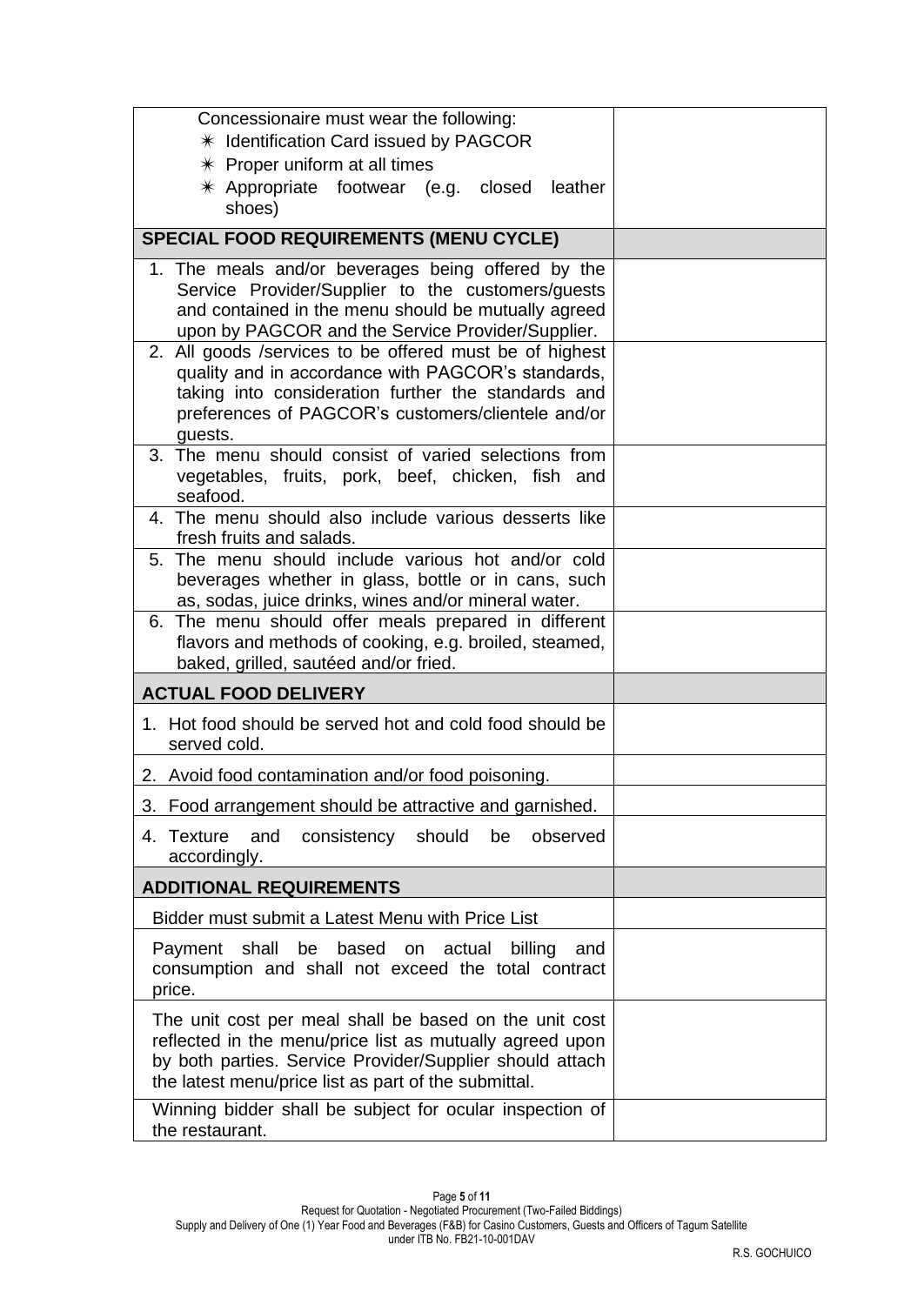## **II. FINANCIAL QUOTATION**

| QTY               | <b>Technical Description</b>                                                                                                       | <b>BEST OFFER/QUOTATION</b>                              |  |
|-------------------|------------------------------------------------------------------------------------------------------------------------------------|----------------------------------------------------------|--|
|                   |                                                                                                                                    | VAT Exclusive, Zero-Rated Transaction                    |  |
| One<br>(1)<br>Lot | Supply and Delivery of One (1)<br>Year Food and Beverages (F&B)<br>for Casino Customers, Guests<br>and Officers of Tagum Satellite | <b>PhP</b><br>(Please state amount in words and figures) |  |

**NOTES:** Price quotation (unit and total prices) shall be rounded off up to two (2) decimal places.

**VALIDITY OF OFFER:** Ninety (90) calendar days from the date of Submission, Receipt, Opening and Preliminary Examination of Best Offer/Quotation

#### **III. ADDITIONAL REQUIREMENTS**:

Upon submission of your best offer, kindly also submit the following:

1. Bidders shall submit a valid PhilGEPS Certificate of Registration and Platinum Membership in accordance with Section 8.5.2 of the 2016 Revised IRR of RA 9184, if registered under the Platinum category; Provided that all of the eligibility documents submitted to PhilGEPS are maintained and updated;

#### **OR**

In case any of the eligibility documents submitted to PhilGEPS is not updated, combination of a PhilGEPS Certificate of Registration and Platinum Membership, with any of the valid/updated Class "A" Eligibility Documents shall be submitted:

- a) Securities and Exchange Commission (SEC) Registration Certificate for corporations, partnerships and/or joint ventures, Department of Trade and Industry (DTI) Registration Certificate for sole proprietorship, *or* Cooperative Development Authority (CDA) Registration Certificate for cooperatives;
- b) Valid Mayor's Permit issued by the city or municipality where the principal place of business of the prospective bidder is located, or the equivalent document for Exclusive Economic Zones or Areas.

In cases of recently expired Mayor's/Business Permits, it shall be accepted together with the official receipt as proof that the bidder has applied for the renewal within the period prescribed by the concerned local government unit, provided that the renewed permit shall be submitted as a post-qualification requirement in accordance with Section 34.2 of the 2016 Revised IRR of R.A. 9184.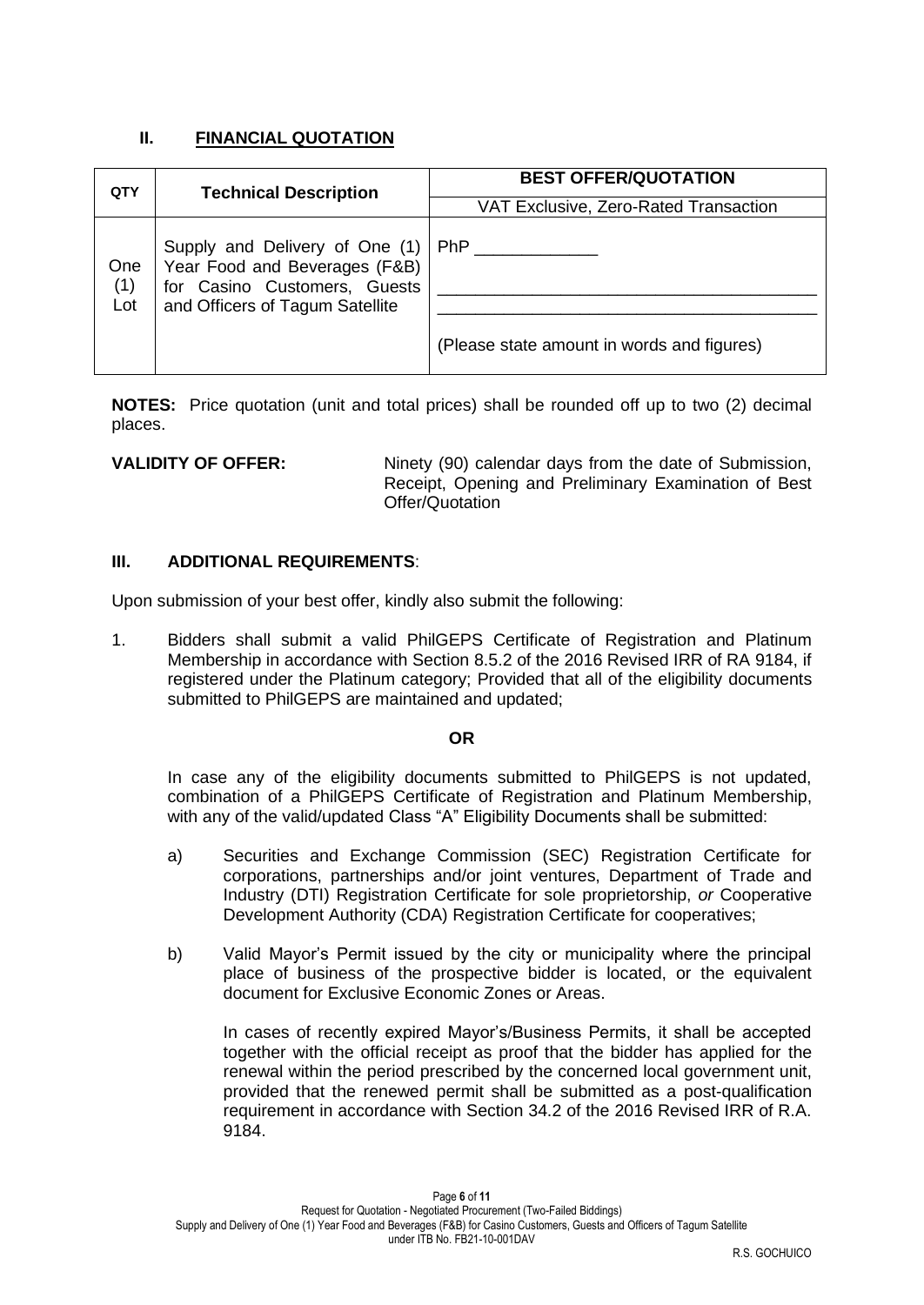- c) Valid Tax Clearance Certificate per Executive Order (E.O.) No. 398, series of 2005, as finally reviewed and approved by the Bureau of Internal Revenue (BIR); and
- d) Audited Financial Statements (AFS), stamped "received" by the BIR or its duly accredited and authorized institutions, for the preceding calendar year. In case the AFS for the preceding calendar year is not yet available, said AFS should not be earlier than two (2) years from the deadline for the Submission and Receipt of Bids.

Provided that the bidder/s having the Lowest Calculated Quotation (LCQ)/Single Calculated Quotation (SCQ) submit/s a valid and updated PhilGEPS Platinum Certificate of Registration and Membership within five (5) calendar days from receipt of the BAC notice of the LCQ/SCQ during the post-qualification process.

#### **OR;**

In lieu of the PhilGEPS Certificate of Registration and Platinum Membership. bidders shall submit all of the valid and/or updated Class "A" Eligibility Documents; Provided that the bidder having the LCQ/SCQ submit/s a valid and updated PhilGEPS Platinum Certificate of Registration and Membership within five (5) calendar days from receipt of the BAC notice of the LCQ/SCQ during the post-qualification process.

2. Omnibus Sworn Statement in accordance with the attached prescribed form.

The Omnibus Sworn Statement shall be supported by an attached document showing proof of authorization, e.g., duly notarized Secretary's Certificate issued by the corporation or the members of the joint venture or a Special Power of Attorney (SPA) in case of sole proprietorships for situations where the signatory is not the sole proprietor/owner; and

3. Latest Menu with Price List.

#### **ADDITIONAL NOTES:**

- 1. Bidders shall provide correct and accurate information required in this form.
- 2. Offers/quotations submitted exceeding the Approved Budget for the Contract (ABC) shall be rejected.
- 3. The prices quoted are to be paid in Philippine Currency.
- 4. All prices quoted are INCLUSIVE of all applicable duties, government permits, fees, and other charges relative to the acquisition and delivery of items to PAGCOR, but should be VAT-Exclusive, Zero-Rated.
- 5. For the purpose of standardization of offer/quotations, this RFQ Form will prevail over all kinds and forms of offer/quotation. In case of price discrepancy over the amounts in words and in figures, the amount in words will prevail.
- 6. Please be reminded that alternative best offers/quotations/proposals shall not be allowed. Alternative best offers/quotations/proposals are defined as an offer by the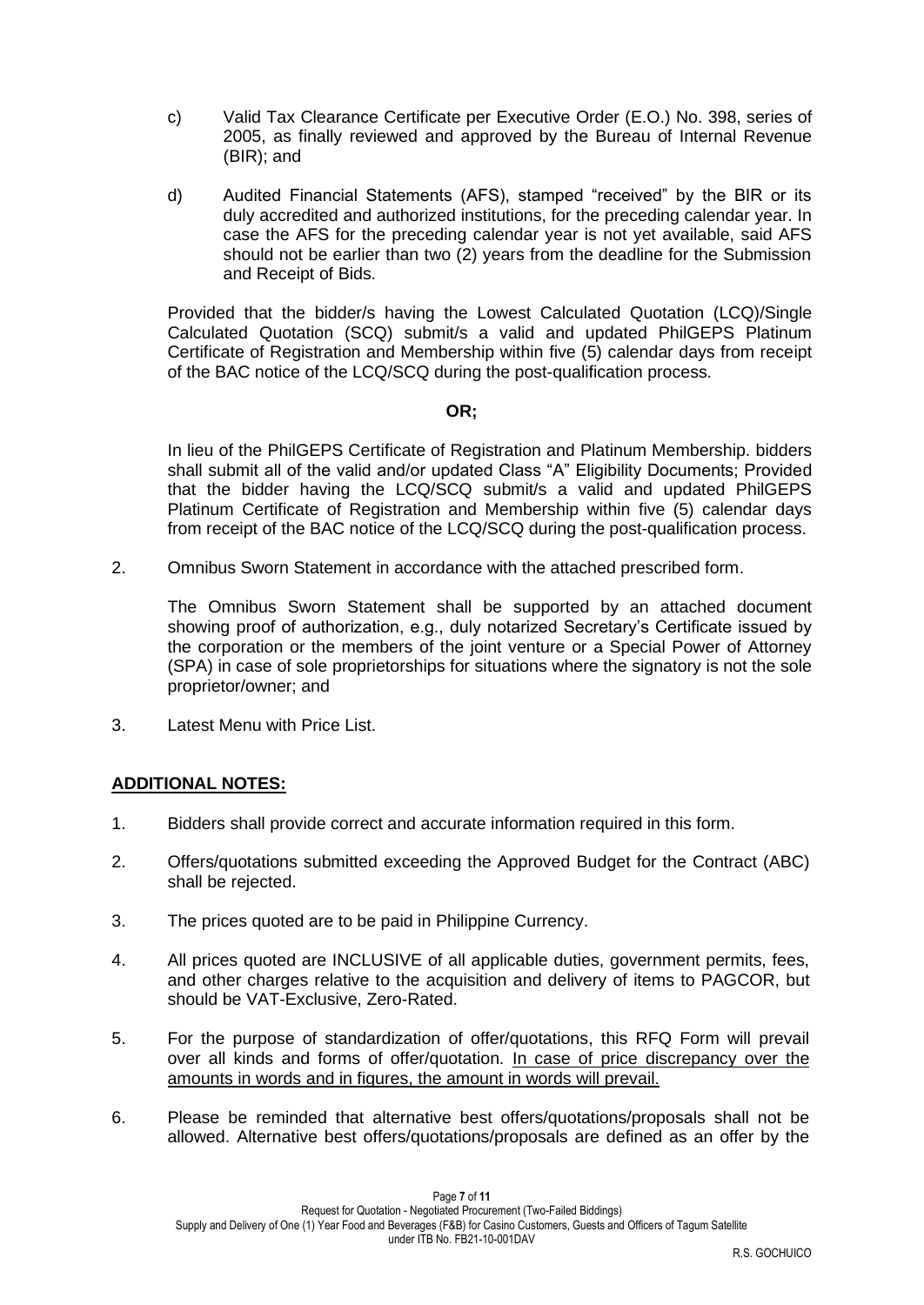prospective supplier in addition or as a substitute to its original quotation. A quotation/best offer with options is also considered as alternative quotation.

- 7. Award of contract shall be made to the supplier, contractor or consultant determined to have the Single or Lowest Calculated and Responsive Quotation (for goods and infrastructure projects) or Single or Highest Rated and Responsive Proposal (for consulting services).
- 8. Any interlineations, erasures or overwriting shall be valid only if they are signed or initiated by you or any of your duly authorized representative/s.
- 9. PAGCOR shall have the right to inspect and/or to test the goods to confirm their conformity to the technical specifications.
- 10. To guarantee the faithful performance of the winning bidder's obligations, it shall post a Performance Security prior to the signing of the contract, in accordance with any of the following schedule:

| <b>Form of Security</b>                                                                                                                                                                                                                      | <b>Amount in Percentage of</b><br><b>Total Contract Price</b>                                                    |
|----------------------------------------------------------------------------------------------------------------------------------------------------------------------------------------------------------------------------------------------|------------------------------------------------------------------------------------------------------------------|
| Cash or cashier's/manager's check issued<br>by<br>a<br>Universal or Commercial Bank;                                                                                                                                                         |                                                                                                                  |
| Bank draft/guarantee or irrevocable letter of credit<br>issued by a Universal or Commercial Bank: Provided,<br>however, that it shall be confirmed or authenticated by<br>a Universal or Commercial Bank, if issued by a foreign<br>bank; or | Five Percent (5%)                                                                                                |
| Surety Bond callable upon demand issued by a surety<br>or insurance company duly certified by the Insurance<br>Commission as authorize to issue such security<br>specific for the contract awarded.                                          | Thirty Percent (30%)                                                                                             |
| Performance Securing Declaration                                                                                                                                                                                                             | Using the Government<br><b>Procurement Policy Board</b><br>(GPPB) Prescribed<br>Format duly attached<br>herewith |

The Performance Security shall remain valid for the entire contract duration and shall be release only after the issuance by the Philippine Amusement and Gaming Corporation (PAGCOR) of the final Certificate of Acceptance (issuance of the IAR); Provided that PAGCOR has no claims filed against the contract awardee or the surety or insurance company.

- 11. The winning supplier agrees to pay a penalty of at least equal to one-tenth of one percent (1/10 of 1%) of the cost of the unperformed portion for every day of delay, including non-working days (i.e. Saturday and Sunday), legal holidays or special non-working holidays. PAGCOR shall rescind the contract once the cumulative amount of liquidated damages reaches ten percent (10%) of the amount of the contract, without prejudice to other courses of action and remedies open to it.
- 12. In order to assure that patent or latent defects shall be corrected by the Supplier, a warranty shall be required from the Supplier for a minimum period one (1) year for non-expendable supplies or three (3) months for expendable supplies. The obligation for the warranty shall be covered by, at the Supplier's option, either retention money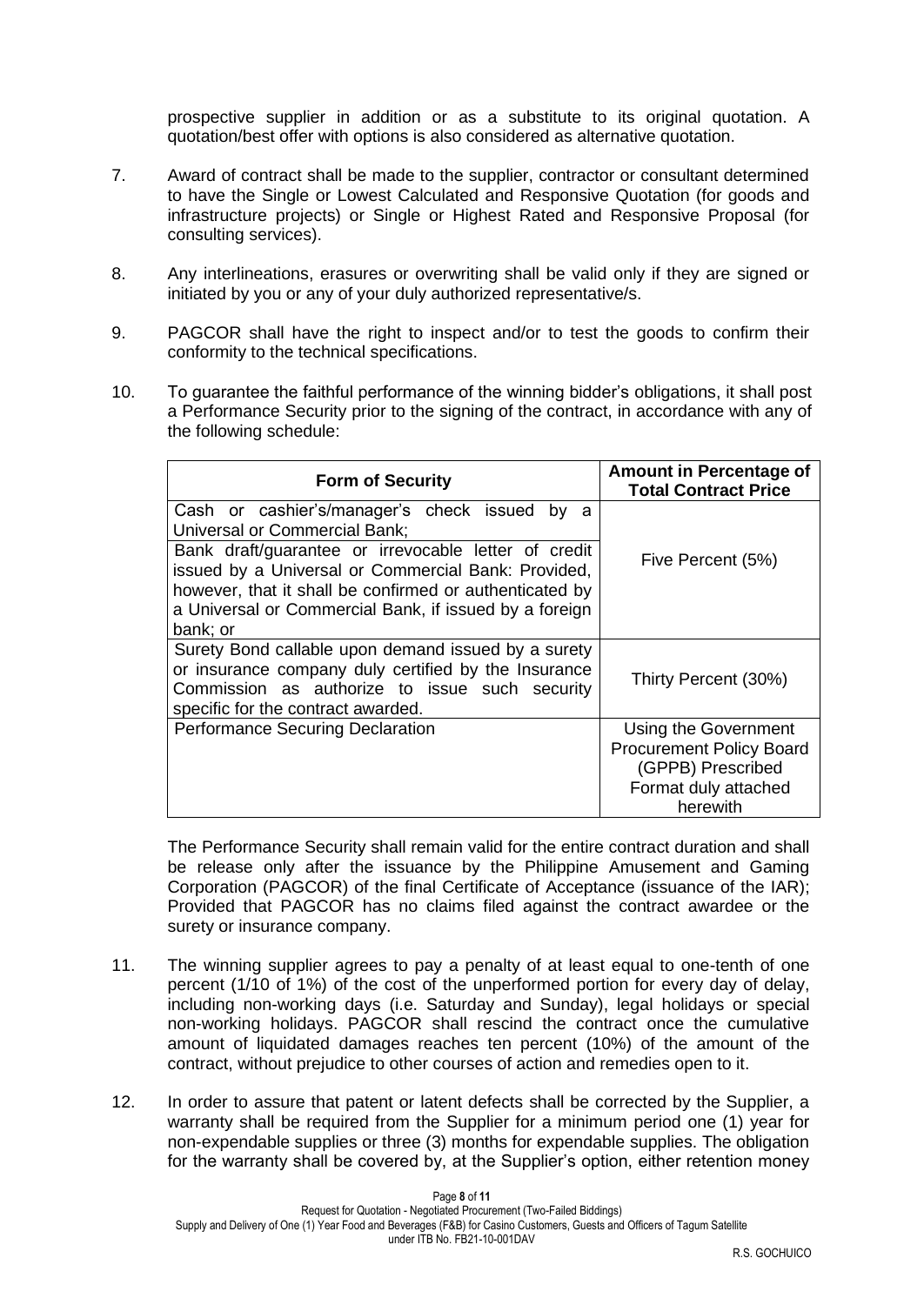in an amount equivalent to at least one percent (1%) of every progress payment, or a special bank guarantee equivalent to at least one percent (1%) of the total Contract Price. The said amounts shall only be released after the lapse of the warranty period; provided, however, that the Supplies/Equipment delivered are free from patent and latent defects and all the conditions imposed under this Contract have been fully met.

13. Other terms and conditions relative to the project are provided in the attached Purchase/Service Contract.

### **PROCEDURES:**

- 1. Prospective bidders may download the Request for Quotations (RFQ) free of charge from the following websites: PAGCOR website (**[www.pagcor.ph\)](http://www.pagcor.ph/)** and PhilGEPS website (**www.philgeps.gov.ph)** and may be allowed to submit their best offers/quotations provided that bidders shall pay the fee for the RFQ not later than the deadline for the Submission and Receipt of the Best Offers/Quotations.
- 2. Bidders, except those who have previously participated in the last two (2) failed biddings, are required to pay the applicable fee for the sale of RFQ not later than the deadline for the Submission and Receipt of the Best Offers/Quotation. A copy of the PAGCOR Official Receipt shall be presented as proof of payment.
- 3. The RFQ must be completed without any alterations to their format, and no substitute form shall be accepted. All blank spaces shall be filled in with the information requested.
- 4. Any requirements, guidelines, documents, clarifications, or other information relative to the negotiations that are communicated by the BAC to a supplier, contractor, or consultant shall be communicated on an equal basis to all other suppliers, contractors, or consultants engaging in negotiations with the BAC relative to the procurement.
- 5. The prospective bidders shall be given equal time and opportunity to negotiate and discuss the technical and financial requirements of the project to be able to submit a responsive quotation or proposal.
- 6. Technical Specifications/Scope of Work and additional Terms and Conditions of the program/project/activity shall be fully discussed during Negotiations. In case there are changes in the requirements and/or technical specifications made after the consultations/negotiations, these shall be communicated on an equal basis.
- 7. Bidders should be responsible for securing copies of the Supplemental/Bid Bulletins at the websites of PAGCOR and the PhilGEPS.
- 8. Copies of the Supplemental Bid Bulletins are also sent either through fax or electronic mail to all prospective bidders who purchased the RFQ.
- 9. Following completion of the negotiations, the BAC shall request all suppliers, contractors, or consultants in the proceedings to submit, on a specified date, time and venue, a best offer based on the final technical and financial requirements.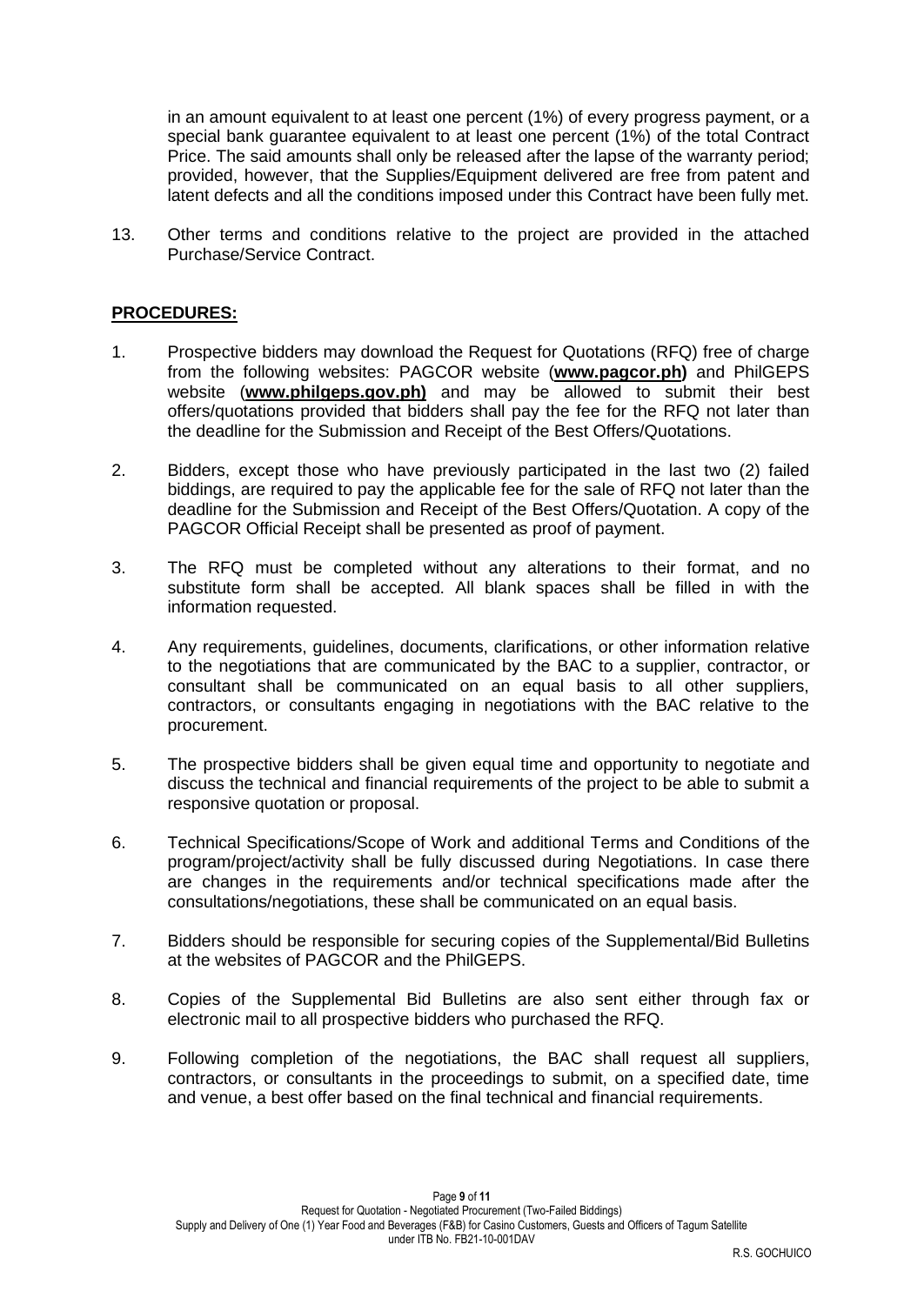- 10. In all cases the best offer should be VAT Exclusive, Zero-Rated Transaction and not exceed the ABC.
- 11. During the Submission, Receipt, Opening and Preliminary Examination of the Best Offer/s or Proposal/s, the BAC shall check the submitted best offer/s and other required documents using a non-discretionary pass/fail criteria. The BAC shall check the submitted documents of each bidder against a checklist of required documents to ascertain if they are all present, using a non-discretionary "pass/fail" criterion. If a bidder submits the required document, it shall be rated "passed" for that particular requirement. In this regard, offer/s or proposal/s that fail to include any requirement or are incomplete or patently insufficient shall be considered as "failed". Otherwise, the BAC shall rate the best offer as "Passed".
- 12. All qualified bidders shall undergo detailed bid evaluation to check the completeness of their best offers/quotations/proposals and consider computational errors. During detailed evaluation of the best offer, PAGCOR shall identify the bidder having the Lowest or Single Calculated Quotation/Best Offer (for goods or infrastructure projects) or Highest or Single Rated Proposal (for consulting services).
- 13. PAGCOR shall select the successful offer on the basis of the best offer/s submitted by the bidder having the Lowest or Single Calculated Quotation/Best Offer (for goods or infrastructure projects) or Highest or Single Rated Proposal (for consulting services) which complies with PAGCOR's requirements.
- 14. The BAC shall recommend award of contract to the Head of the Procuring Entity (HOPE) or its duly authorized representative in favor of the supplier, contractor or consultant determined to have the Single or Lowest Calculated and Responsive Quotation (for goods or infrastructure projects) or Single or Highest Rated and Responsive Proposal (for consulting services) at the bidders calculated financial best offer or submitted financial best offer, whichever is lower.
- 15. In accordance with Government Procurement Policy Board (GPPB) Circular 06-2005 - Tie-Breaking Method, the BAC shall use a non-discretionary and non-discriminatory measure based on sheer luck or chance, which is "DRAW LOTS," in the event that two (2) or more bidders have been post-qualified and determined as the bidder having the Lowest Calculated and Responsive Offer/Quotation (for goods and infrastructure projects) or Highest Rated and Responsive Proposal (for consulting services) to determine the final bidder having the Lowest Calculated and Responsive Offer/Quotation (for goods and infrastructure projects) or Highest Rated and Responsive Proposal (for consulting services), based on the following procedures:
	- a) In alphabetical order, the bidders shall pick one rolled paper.
	- b) The lucky bidder who would pick the paper with a "CONGRATULATIONS" remark shall be declared as the winning bidder having the LCRB and recommended for award of the contract.
- 16. PAGCOR reserves the right to accept or reject any offer/quotation, and to annul the procurement process and reject all offers/quotations at any time prior to contract award, without thereby incurring any liability to the affected bidder or bidders.